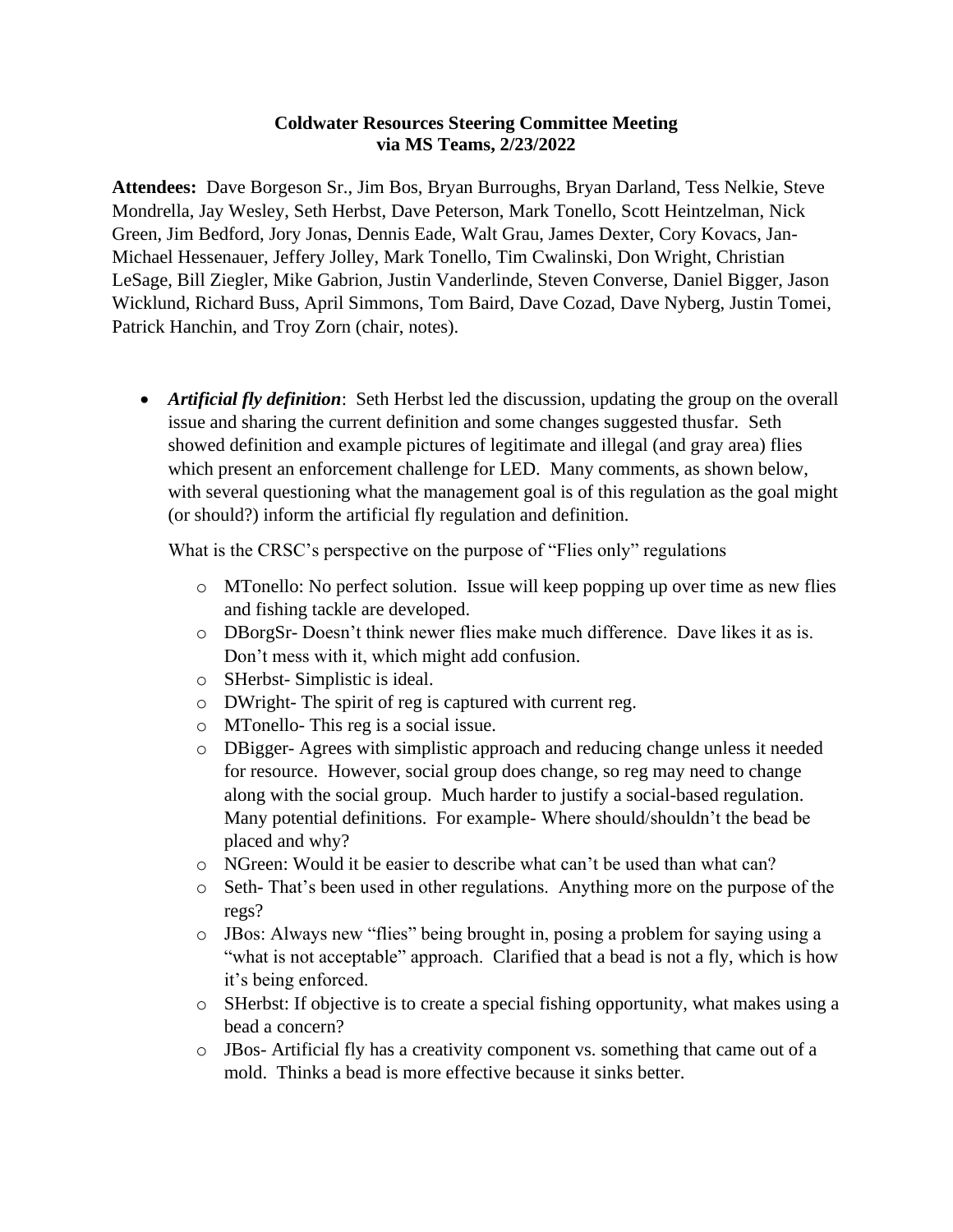- o BBurroughs: Doesn't have a clear picture. Maybe an efficient tweak to ensure that egg bead isn't a fly? Would a bead fundamentally deviate from a lure? doesn't know. Artificial lures have a slightly higher hooking mortality. Lures are better fish catchers, outside of a hatch.
- o BDarland- Beads aren't just a simple piece of plastic anymore though. Lots of guys sitting down and customizing the beads with certain nail polishes and such to make them look unique. That said, they are extremely effective and catch more fish than just about anything out there. If the purpose is to restrict catch rates, than beads should be not qualified.
- o If purpose is to maintain artificial flies streams do one thing; but if purpose is to reduce mortality then another answer.
- o WGrau: 100+ days on PM 7-mi stretch, which is getting a lot attention for the meeting. Giant leap forward with C&R. Supports definition #2. Ok with wire, would prefer only 1 hook point.
- o SHerbst what about articulated flies?
- o WGrau articulation is not a factor (only adds movement), as long as there is only 1 hook point.
- o CLesage: We can update text in guide and add pics online to clarify.
- o DBigger: This discussion demonstrates how opinionated people are on what a fly is. Creating a special opportunity, but it is often for people who don't fish these areas. "Intent" is the issue when it comes to enforcement. Adding stuff to internet would be very helpful (e.g., add QR code to guide).
- o DWright I'm in favor of the suggestion for a single pointed hook artificial lure. Greatly simplified, addresses mortality, retains 'special area status', simplifies enforcement at bait/no bait.
- o SConverse- has there been any discussion about distance between hook and bead? this needs to be defined.
- o NGreen- Beads are less lethal than flies. I have never had a fish swallow a bead — it's always in the corner of the mouth. I have had many fish swallow my fly. Just some context if we are talking about hooking mortality.
- o JDexter- Keep it simple, fair, and enforceable.
- o DWright: Are we trying to restrict catch? Are we trying to create a rule that is rock-solid to enforce?
- o CLesage: You can fish up to 3 lines with up to 6 total hooks. So, you can have 6 flies on a single line for your total 6.

## • *Proposed fishing regulations (Herbst)*

o Seth provided slides showing an overview of regs, highlighting upcoming Coffee and Conversations meetings being held statewide. These primarily virtual meetings provide an opportunity to talk to local Fisheries staff about current or proposed regs, other issues/topics, etc.